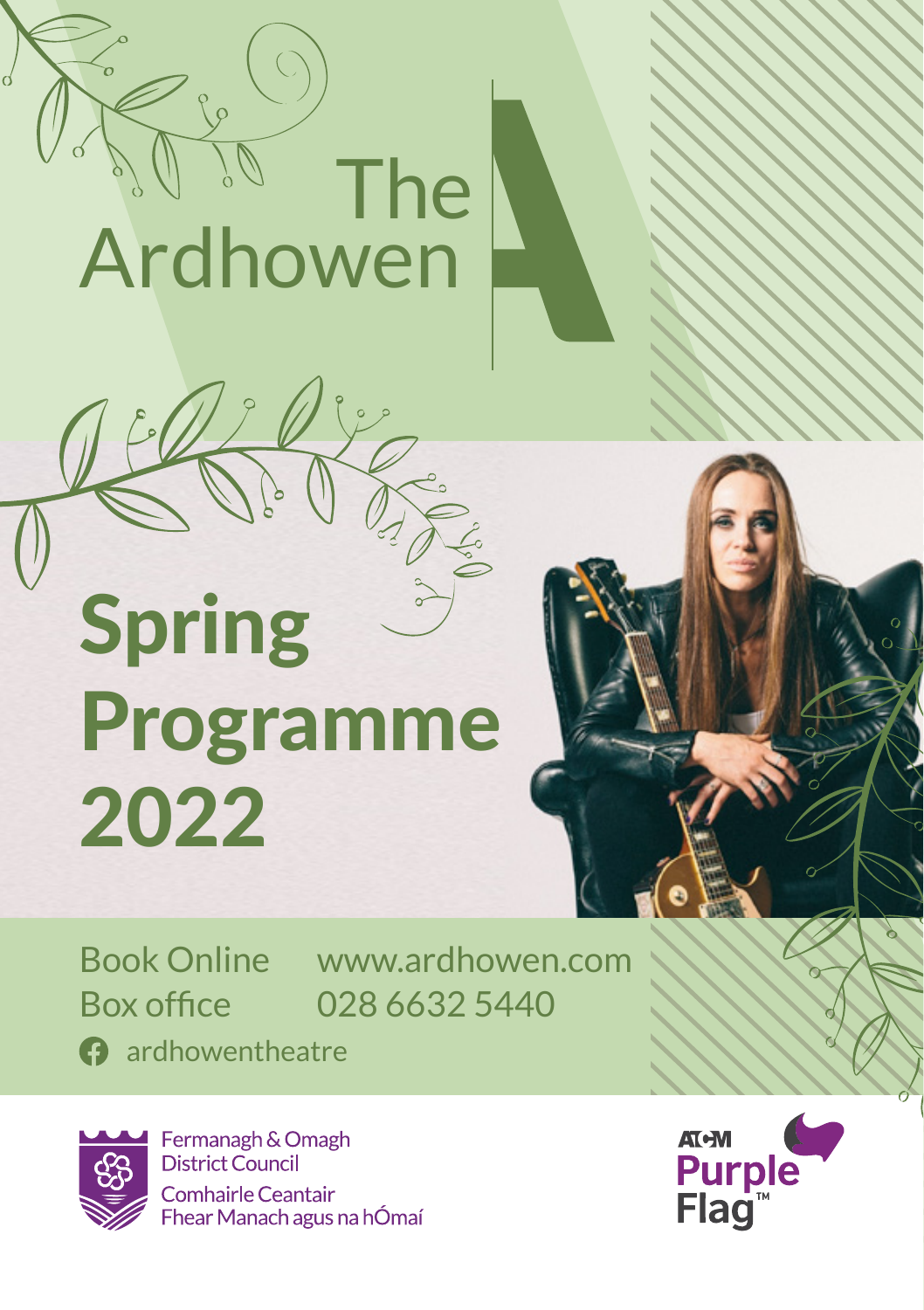

#### Michael English

Date Thursday 07 April 2022<br>Time 8pm Time 8pm<br>Price £25 Price



#### The Doris Day Story

Date Sunday 10 April 2022 Time 3pm and 8pm Price £18







#### Memory Box

|          | Date Wednesday 13 April 2022 |
|----------|------------------------------|
| Time 8pm |                              |
| Price £6 |                              |



#### David Lyttle, Phil Robson & Jazz Juniors

Date Friday 15 April 2022 Time 7pm Price  $f12$ 



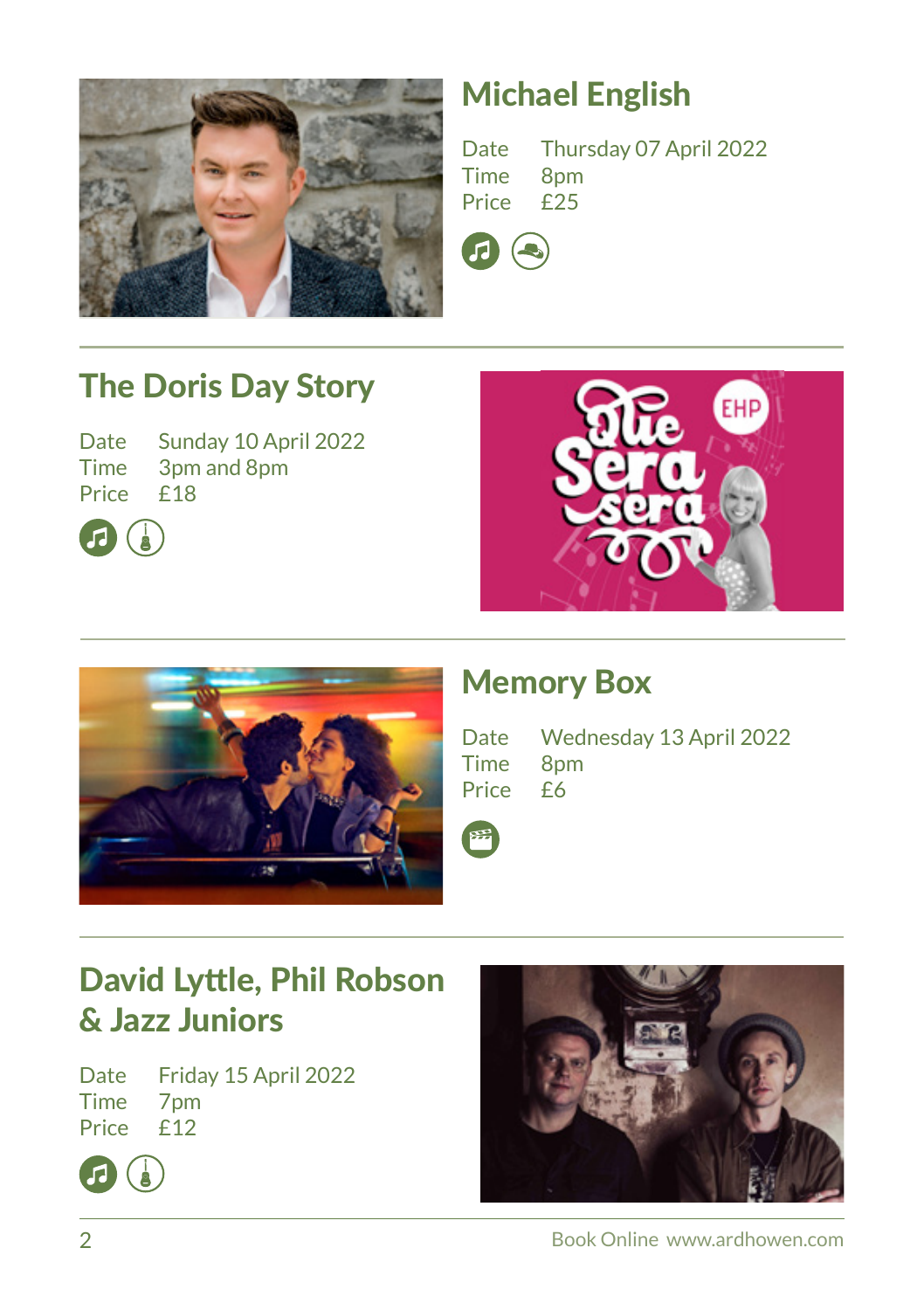

#### The Field

Date Friday 22 April 2022 Time 8pm<br>Price £15/  $f15/f13$ 

#### Solve-Along-A-Murder-She-Wrote

Date Saturday 23 April 2022 Time 8pm Price £20





#### Petite Maman

|          | Date Wednessday 27 April 2022 |
|----------|-------------------------------|
| Time 8pm |                               |
| Price £6 |                               |

#### Paul Kelly

 $\bigcirc$ 

Date Thursday 28 April 2022 Time 8pm Price £22.50



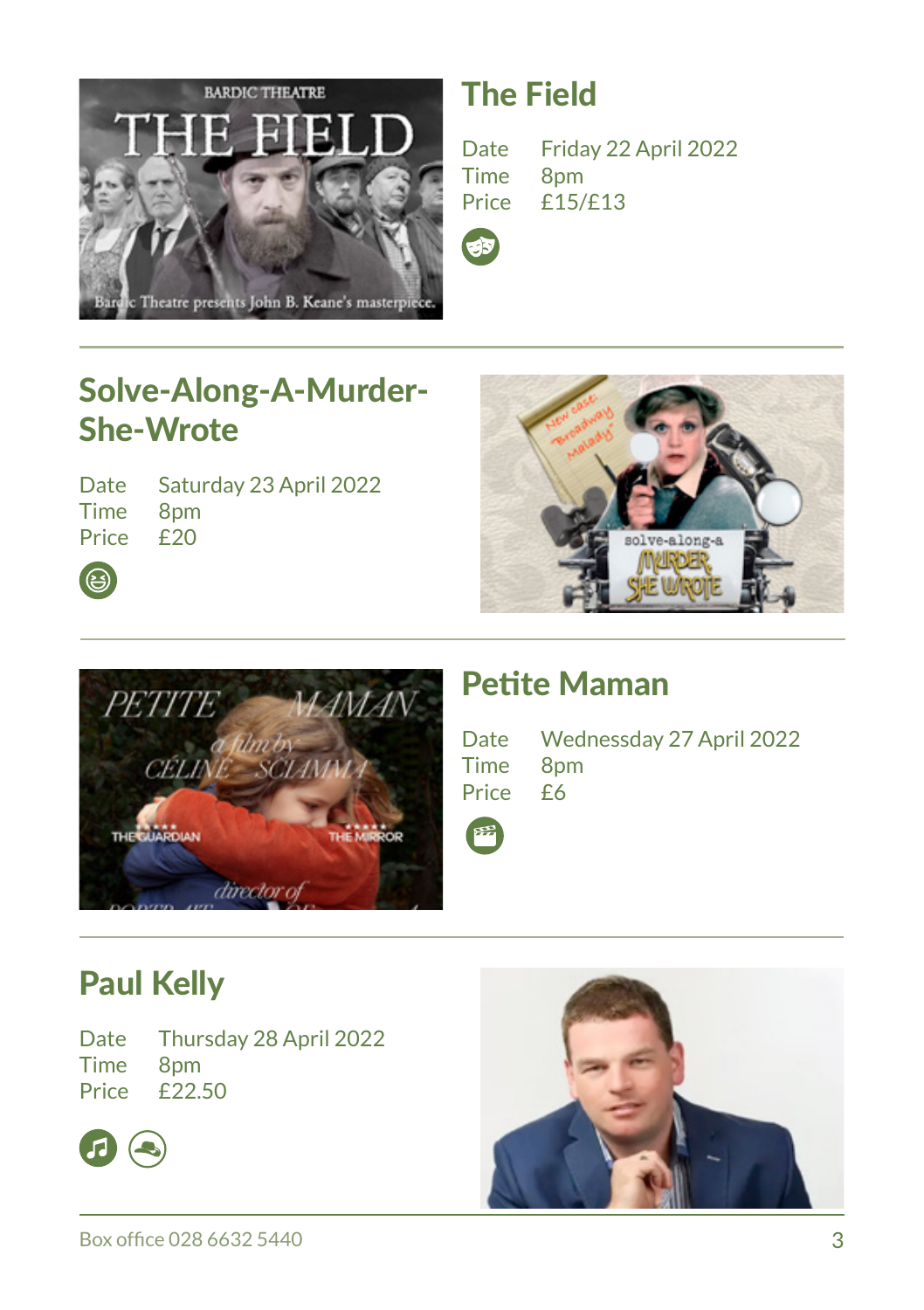#### Grainne Duffy

Date Saturday 30 April 2022 Time 9pm<br>Price £12 Price







#### Young-Choon Park

Date Thursday 5 May 2022<br>Time 8pm  $8pm$ <br> $f15$ **Price** 



#### Conal Gallen

| Date | Fr |
|------|----|
|      | Sa |
| Time | 8  |

 $\odot$ 

riday 6 May & aturday 7 May 2022  $nm$ Price £24





#### Adventures on Old MacDonald's Farm

Date Sunday 8 May 2022 Time 3pm Price £10

**LEW**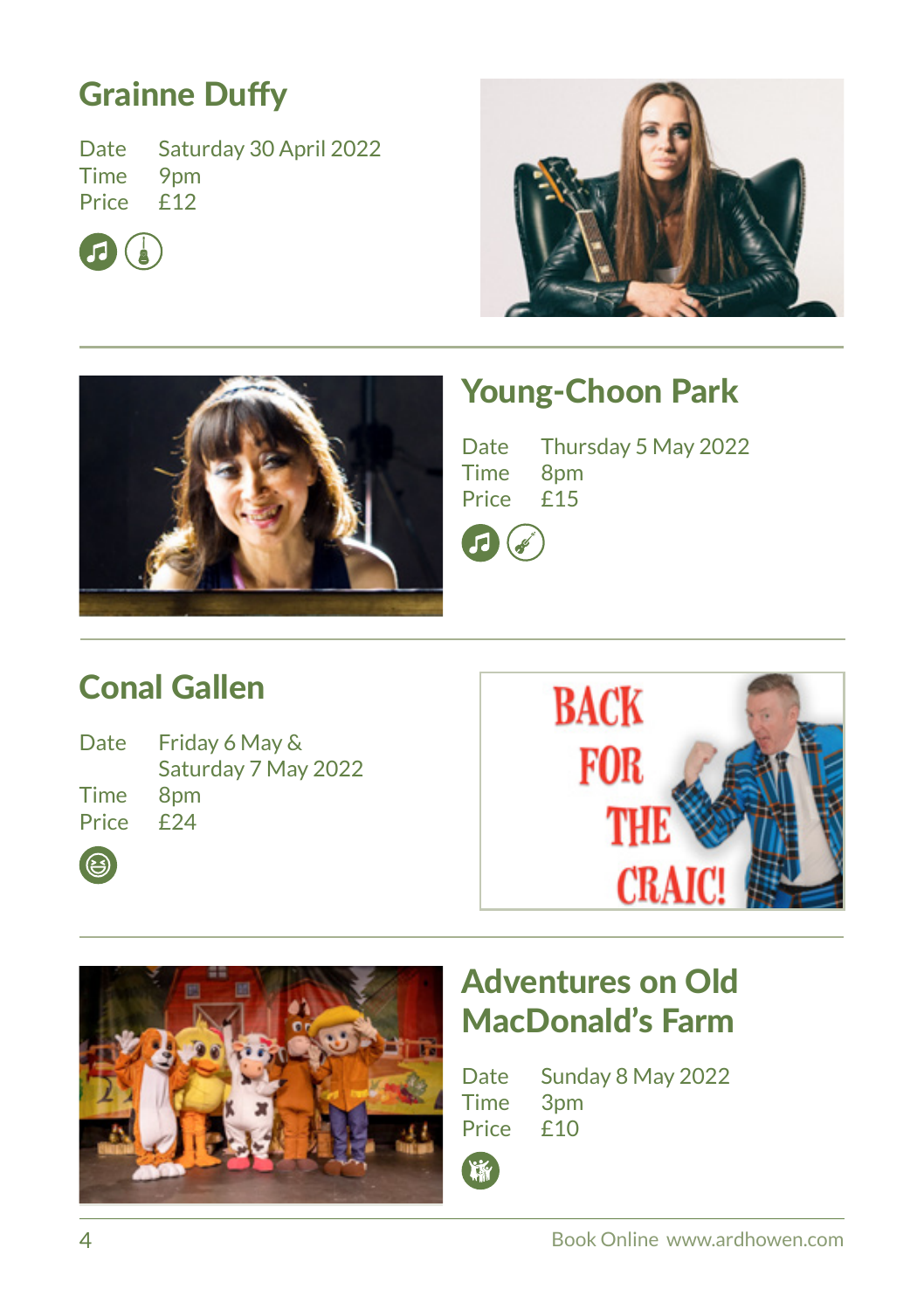

#### The Summer Country Show

Date Wednesday 11 May 2022 Time 8pm<br>Price £25 Price n Q

#### Seán Keane

|           | Date Thursday 12 May 2022 |
|-----------|---------------------------|
| Time 8pm  |                           |
| Price £25 |                           |







#### The Soda Popz Sock Hop!

Date Friday 13 May 2022<br>Time 8pm 8pm<br>f15 Price



#### Laytha

Date Saturday 14 May 2022 Time 8pm Price  $\overrightarrow{F}$  50



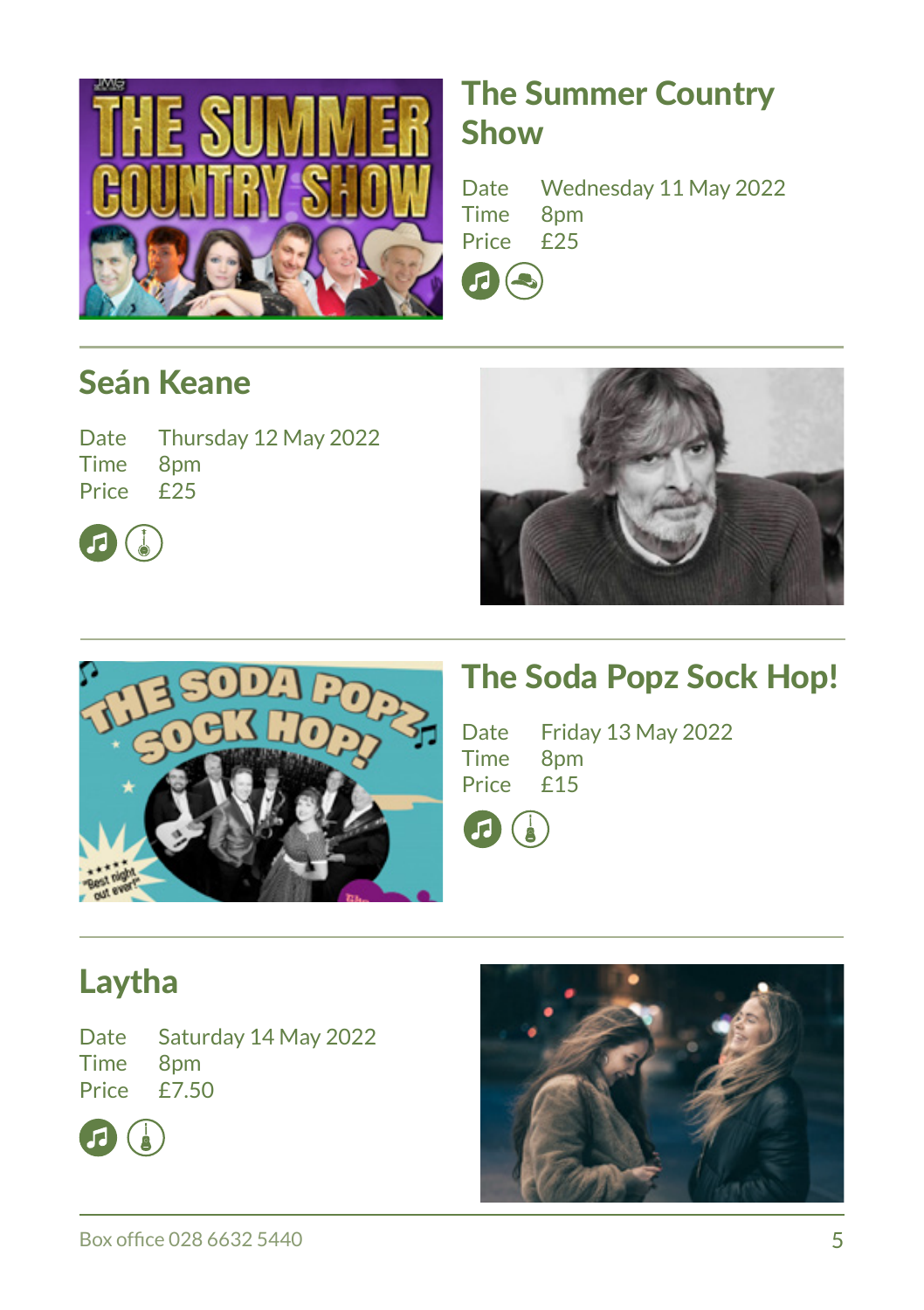

#### Aaron Jonah Lewis

Date Friday 27 May 2022<br>Time 9pm Time 9pm<br>Price £12 Price **122** 





## Children & Young People Workshops

#### Easter Arts and Crafts (5-8 Years)

Date Saturday 09 April 2022 Time 2pm Price £10





#### Printmaking Workshop (11-15 Years)

Date Saturday 30 April 2022 Time 2pm Price £10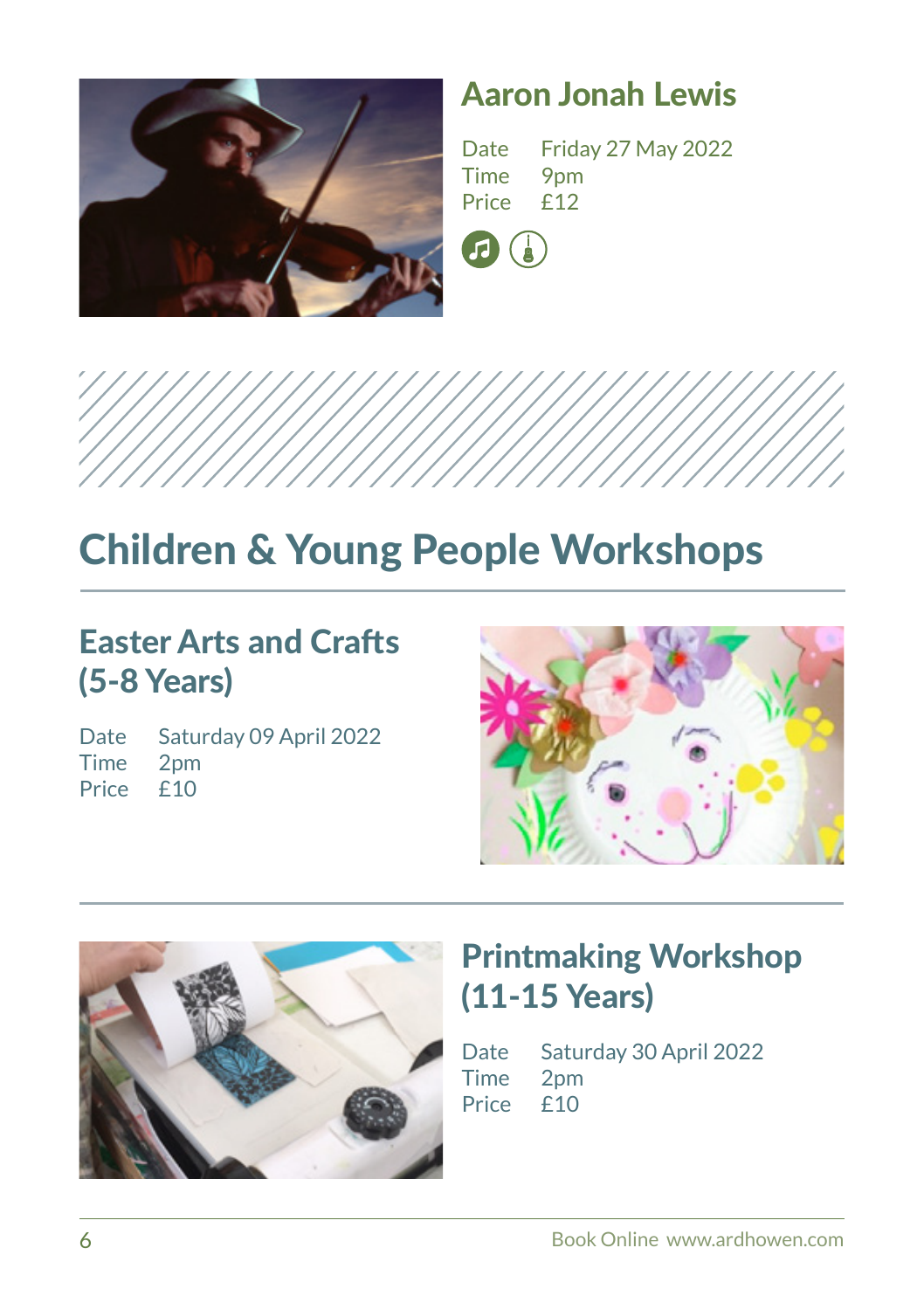#### Upcycled Bird Feeder Workshop (8-10 Years)

Date Saturday 07 May 2022<br>Time 2nm  $2pm$ <br> $f10$  $Price<sub>1</sub>$ 





## Adult Workshops

#### The Ardhowen Bookclub – Reasons To be Cheerful

|          | Date Tuesday 05 April 2022 |
|----------|----------------------------|
| Time 7pm |                            |
|          | Price £2.50                |





#### A Capella Singing – 8 Week Course

Date Thursday 07 April 2022 Time 7pm Price £60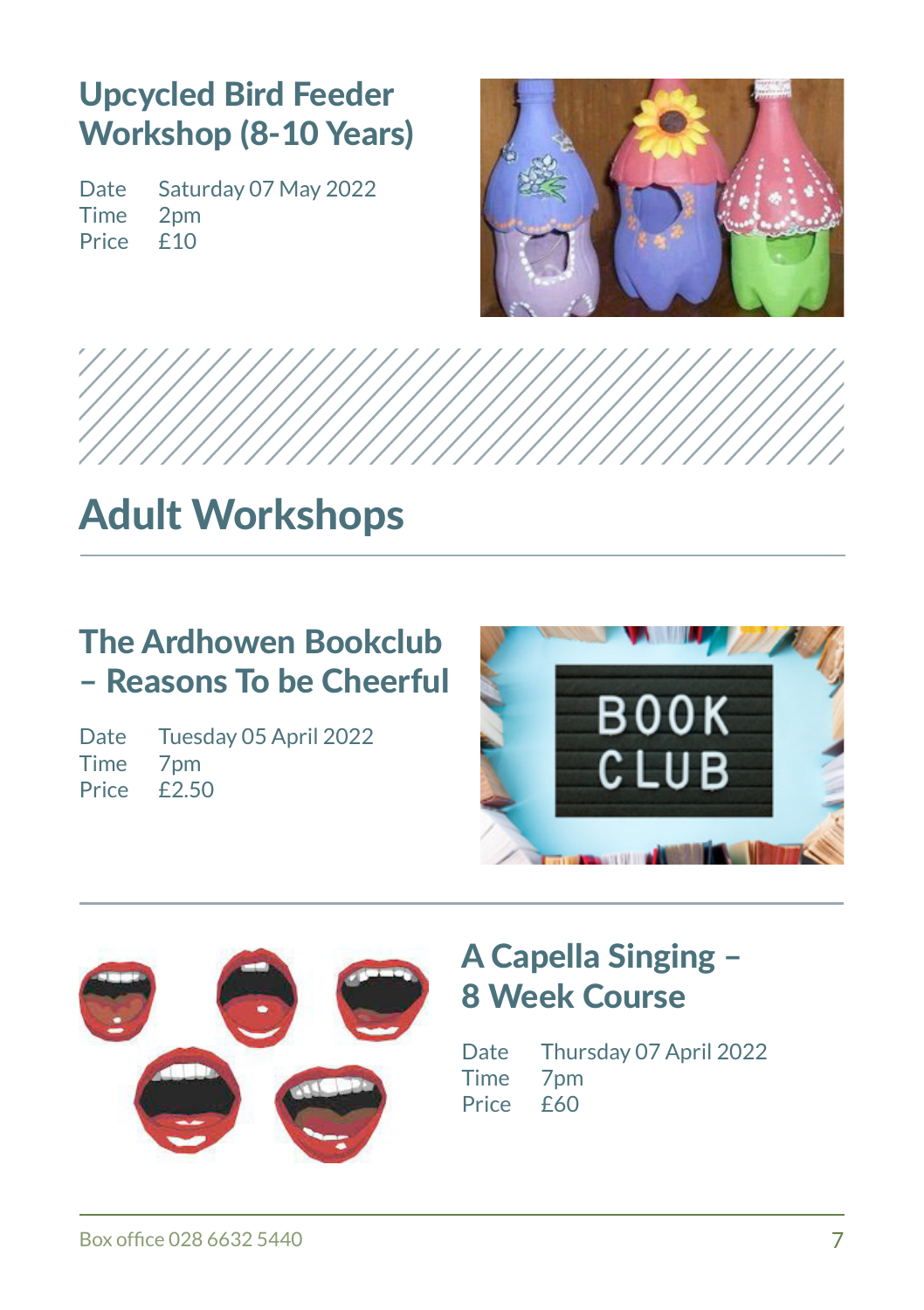

#### Drypoint Printmaking **Workshop**

Date Saturday 23 April 2022 Time 10am Price £12.50



#### The Ardhowen Bookclub – Small Pleasures

Date Tuesday 03 May 2022 Time 7pm<br>Price £2.50 Price



#### **Experimental** Markmaking and Drawing

Date Saturday 14 May 2022 Time 2pm and 4pm Price £12.50

#### Drypoint Printmaking **Workshop**

Date Saturday 28 May 2022 Time 2pm Price £12.50